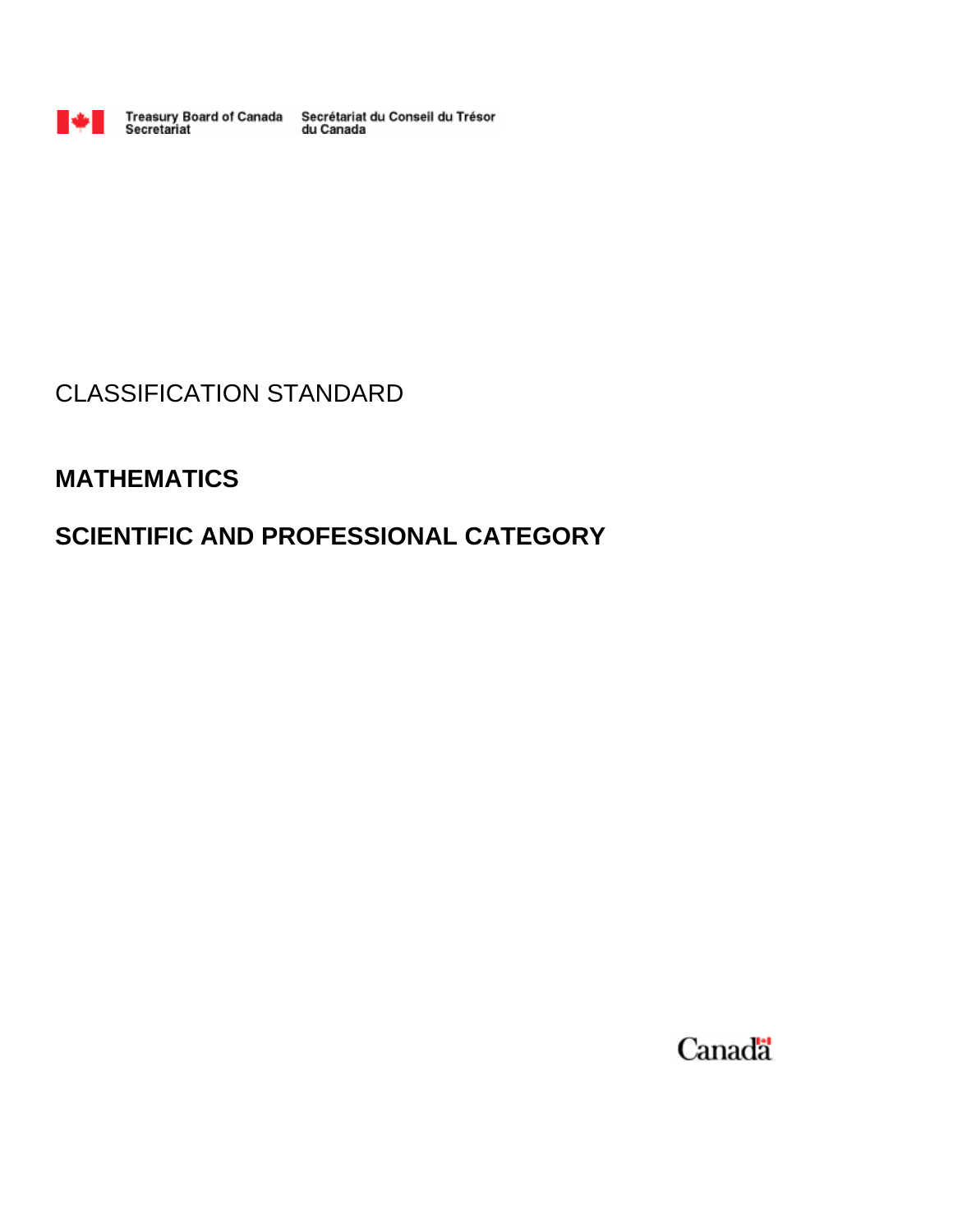CLASSIFICATION STANDARD

# MATHEMATICS

# SCIENTIFIC AND PROFESSIONAL CATEGORY

Issued by:

Classification, Human Resources Information Systems and Pay Division Personnel Policy Branch 1987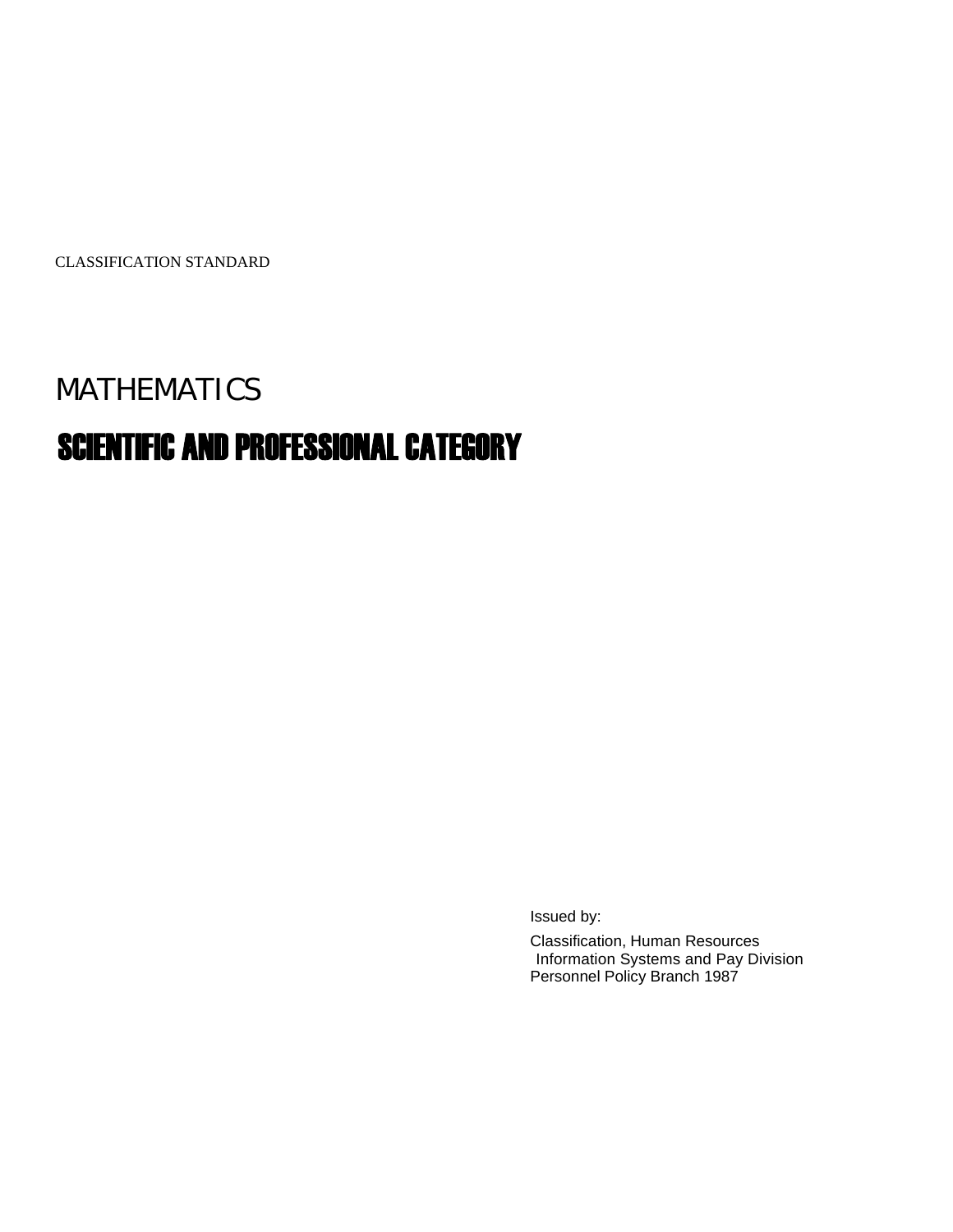° Minister of Supply and Services Canada 1987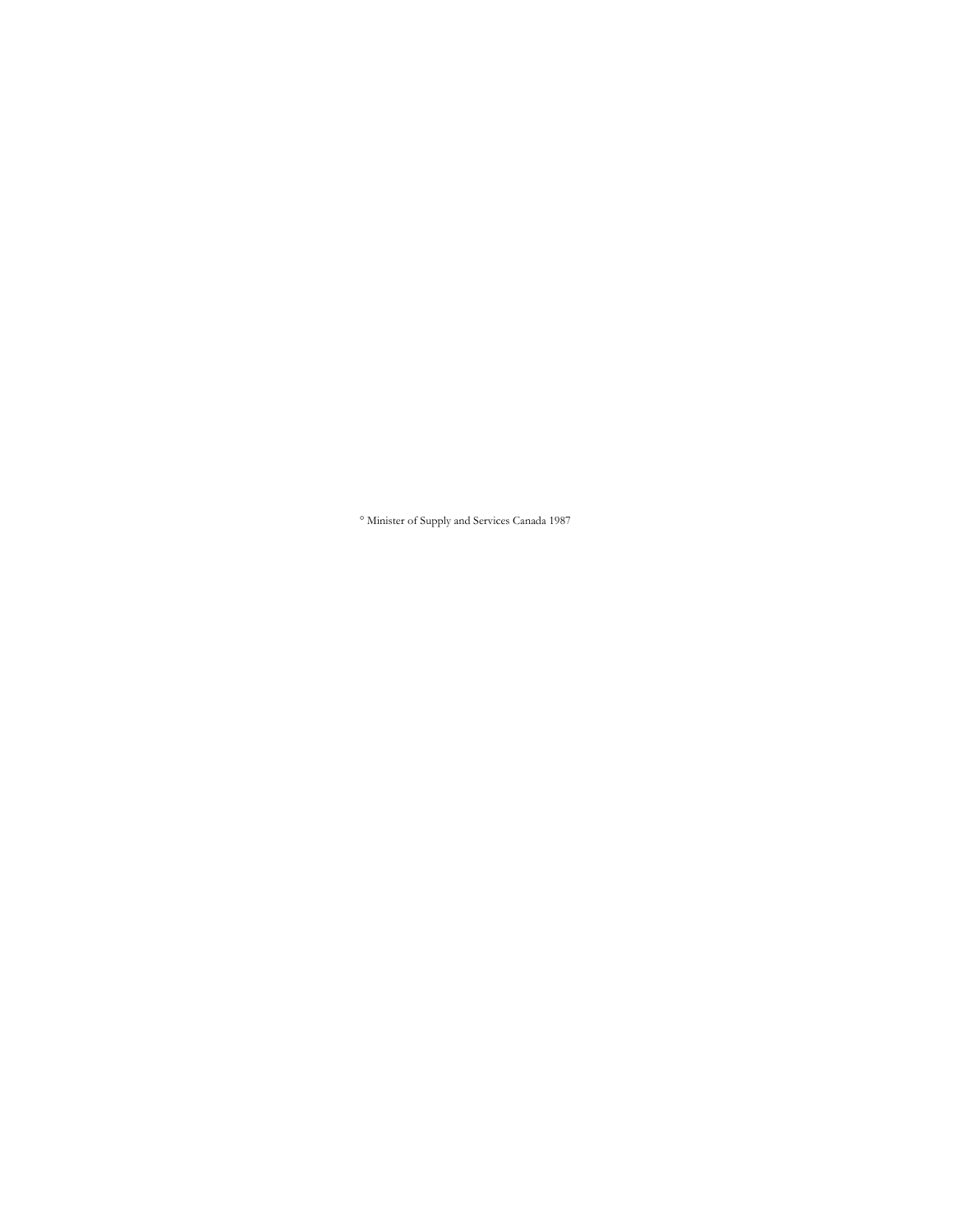# Classification Standard MATHEMATIC GROUP RECORD OF AMENDMENTS

| Amendment<br>No. | Date | Inserted<br>by | Remarks |
|------------------|------|----------------|---------|
|                  |      |                |         |
|                  |      |                |         |
|                  |      |                |         |
|                  |      |                |         |
|                  |      |                |         |
|                  |      |                |         |
|                  |      |                |         |
|                  |      |                |         |
|                  |      |                |         |
|                  |      |                |         |
|                  |      |                |         |
|                  |      |                |         |
|                  |      |                |         |
|                  |      |                |         |
|                  |      |                |         |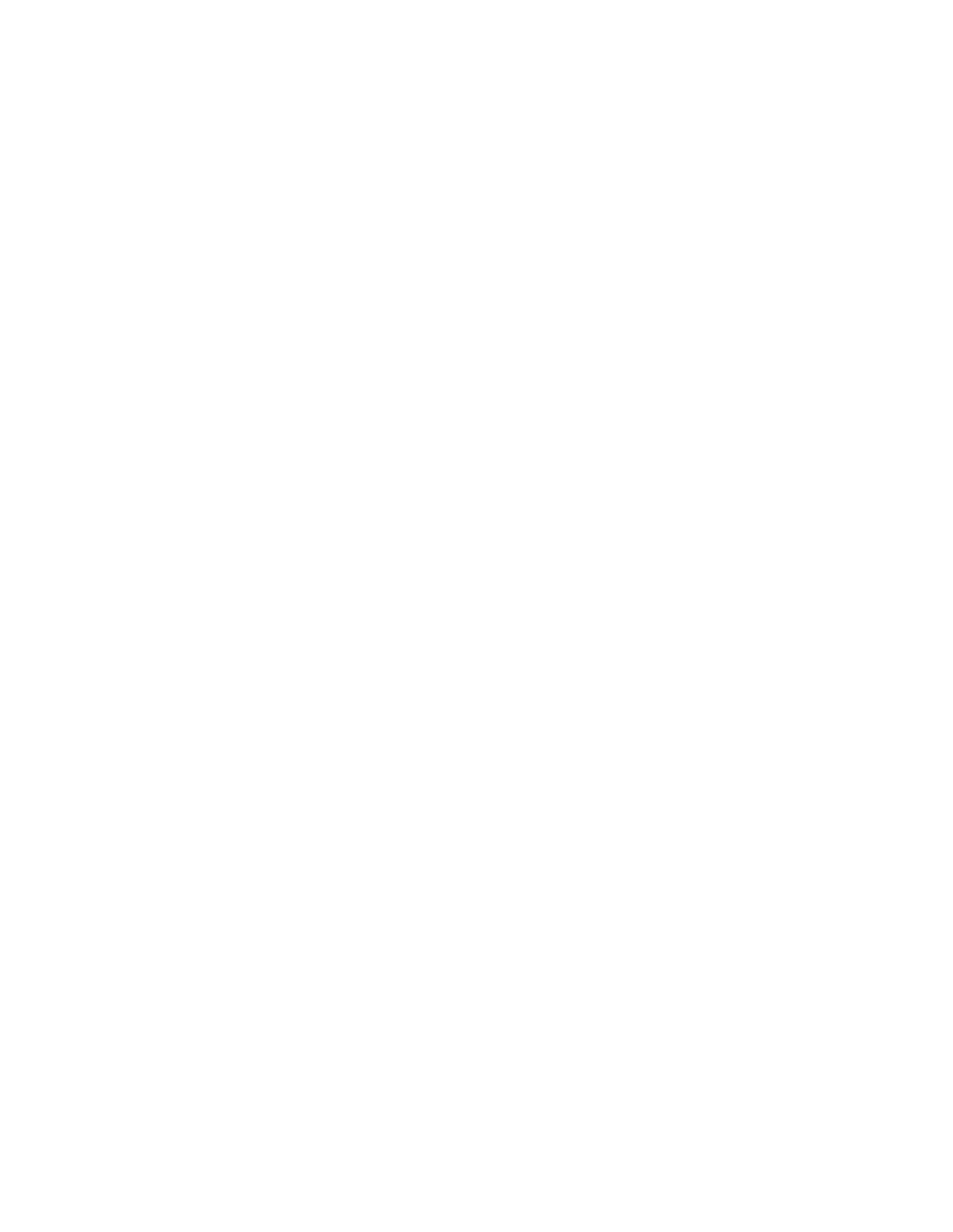# **CONTENTS**

| PAGE |
|------|

| <b>INTRODUCTION</b>      |   |
|--------------------------|---|
| CATEGORY DEFINITION      |   |
| GROUP DEFINITION         | 3 |
| GLOSSARY OF TERMS        | 4 |
| POSITION EVALUATION PLAN | 5 |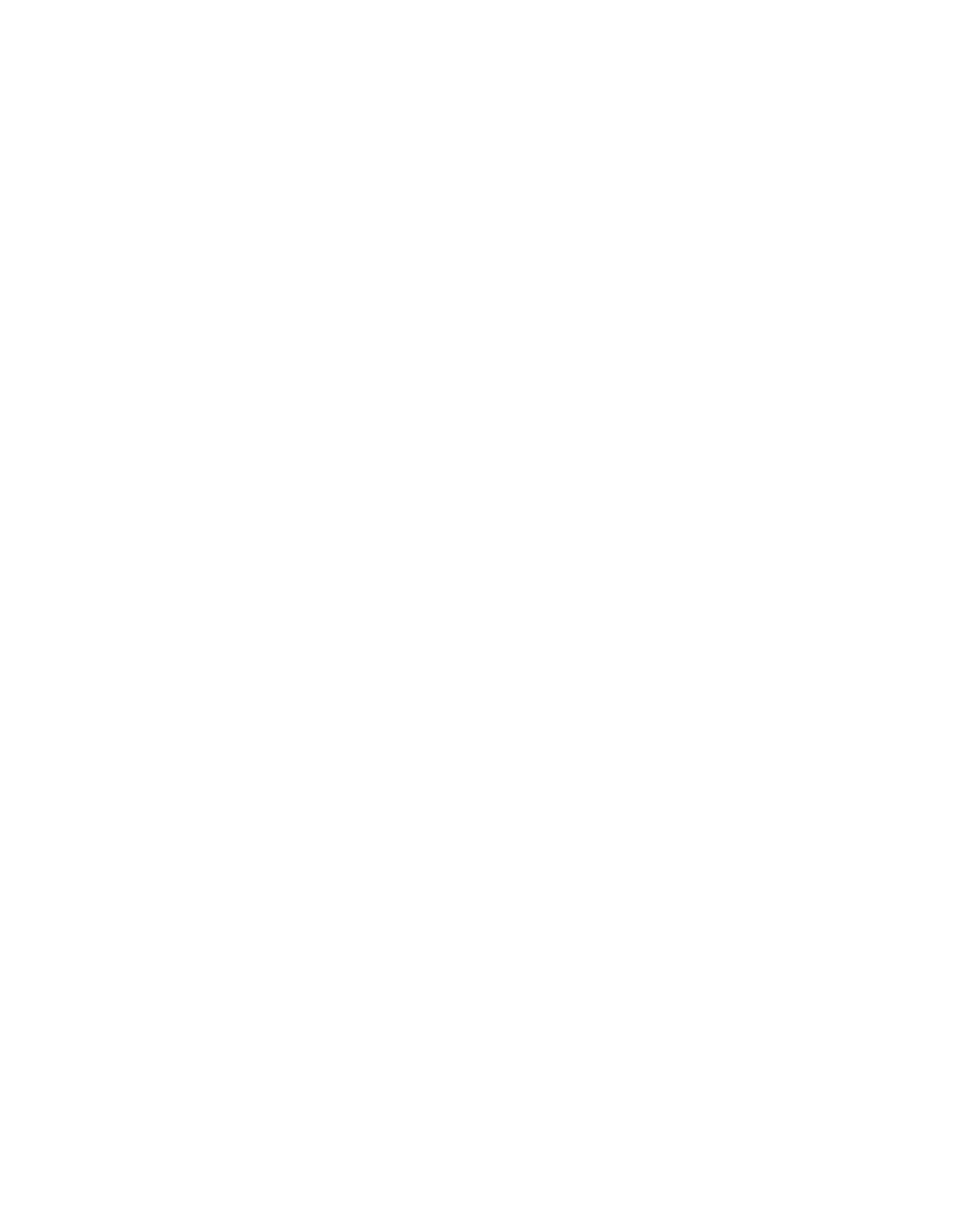#### INTRODUCTION

This standard describes the classification plan used to determine the relative difficulty of jobs allocated to the Mathematics Croup. It consists of an introduction, definitions of the Scientific and Professional Category and the Mathematics Group, and level descriptions.

The level description method is used to classify jobs allocated to the Mathematics Group. Each of the seven levels in the classification plan is described in terms of the primary features used to assign jobs to the level. Jobs are regarded as being of equal difficulty and are assigned to the same level when the duties and responsibilities best correspond, on the whole, with the description of that level.

#### Use of the Standard

Four steps are to be followed in applying this classification standard.

- 1. The position description is studied to ensure understanding of the position as a whole. The relation of the position being evaluated to positions above and below it in the organization is also studied.
- 2. The allocation of the position to the category and group is confirmed by reference to the definitions and the descriptions of inclusions and exclusions.
- 3. The position is tentatively assigned to a level by comparing the duties and responsibilities of the position with the level descriptions. The position is tentatively assigned to that level that best corresponds on the whole with the duties and responsibilities of the position.
- 4. The description of the position being evaluated is compared with the descriptions of the levels above and below the level tentatively selected, as a check on the validity of the level selected.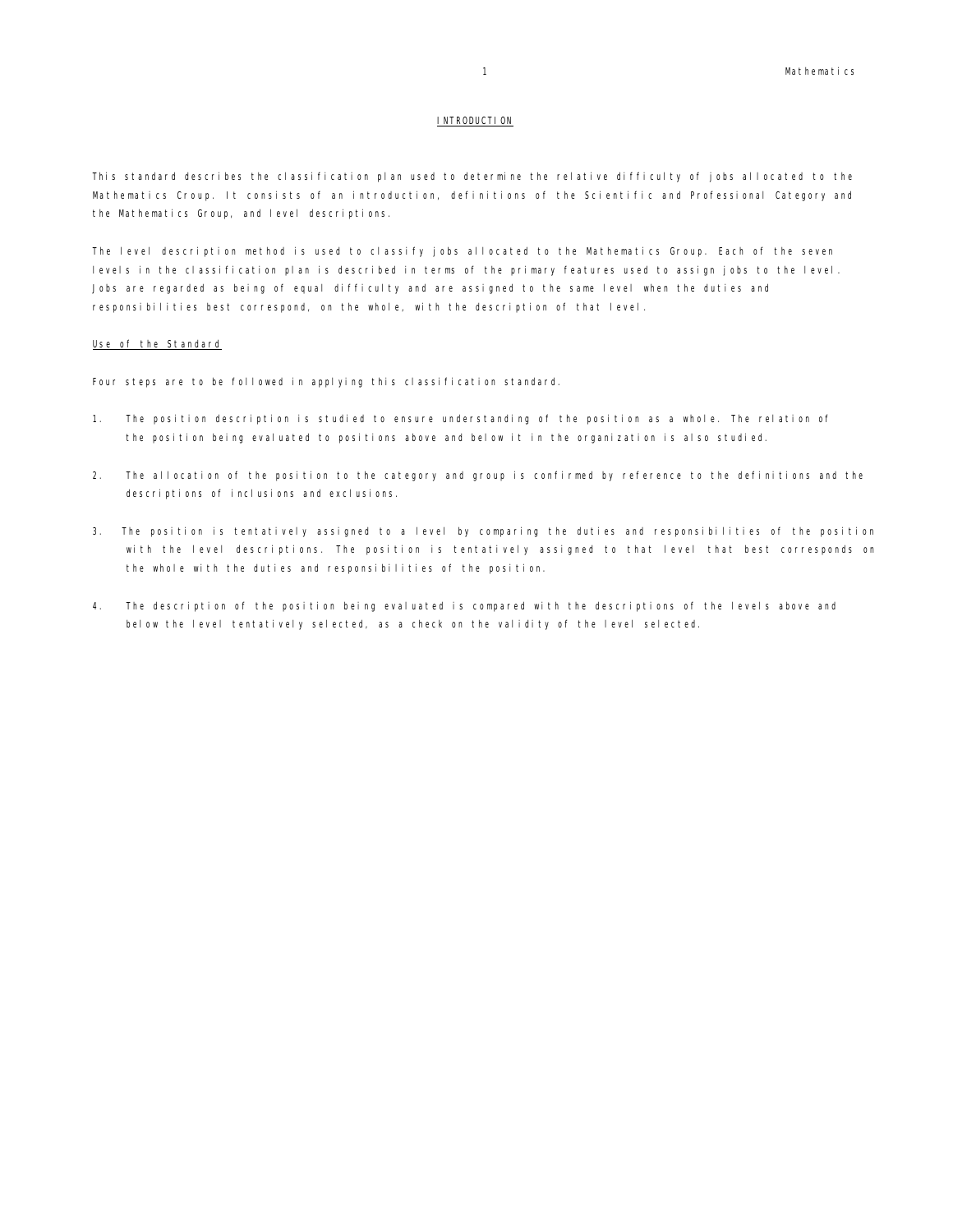## CATEGORY DEFINITION

Occupational categories were repealed by the Public Service Reform Act (PSRA), effective April 1, 1993. Therefore, the occupational category definitions have been deleted from the classification standards.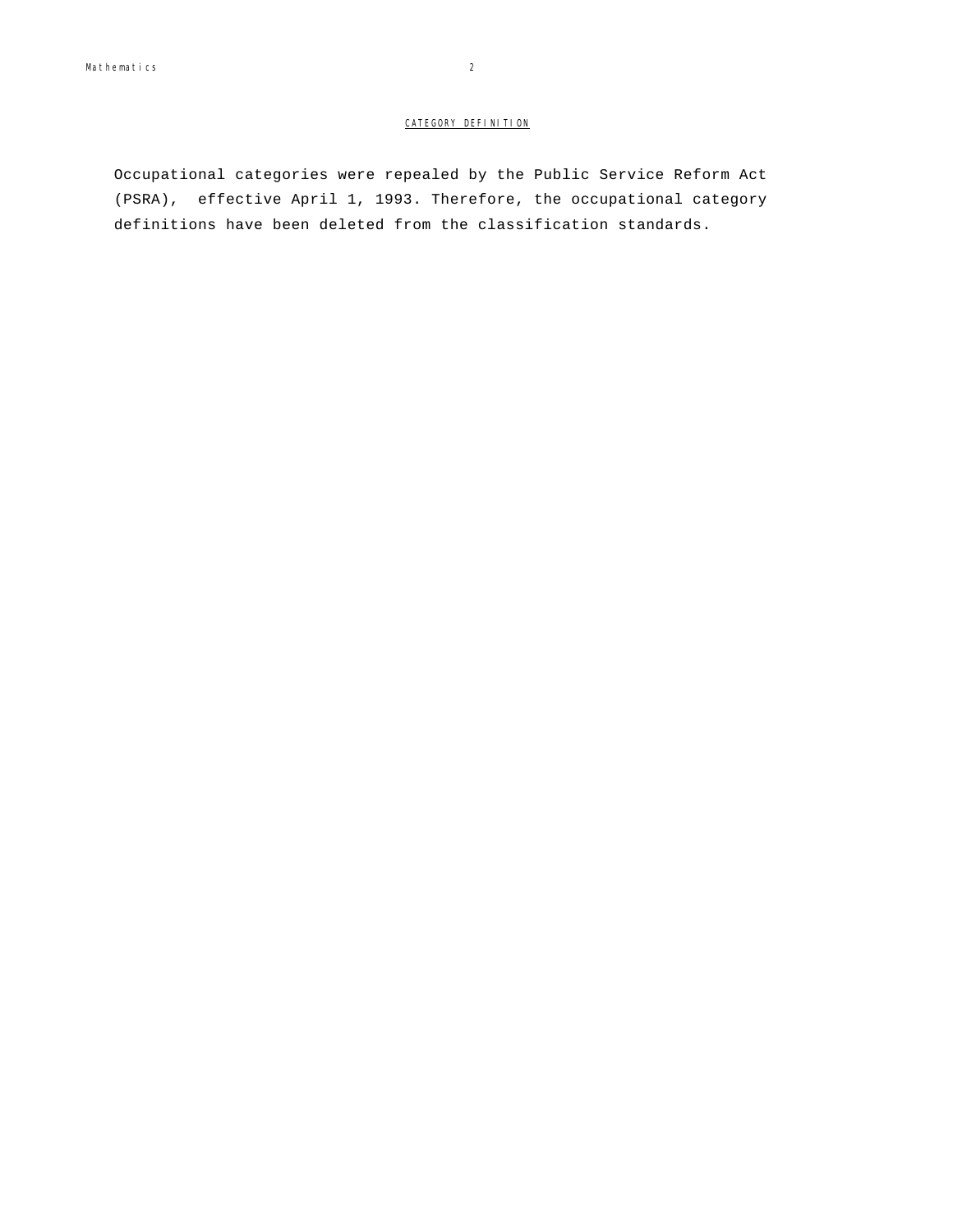# GROUP DEFINITION

For occupational group allocation, it is recommended that you use the Occupational Group Definition Maps, which provide the 1999 group definition and their corresponding inclusion and exclusion statements. The maps explicitly link the relevant parts of the overall 1999 occupational group definition to each classification standard.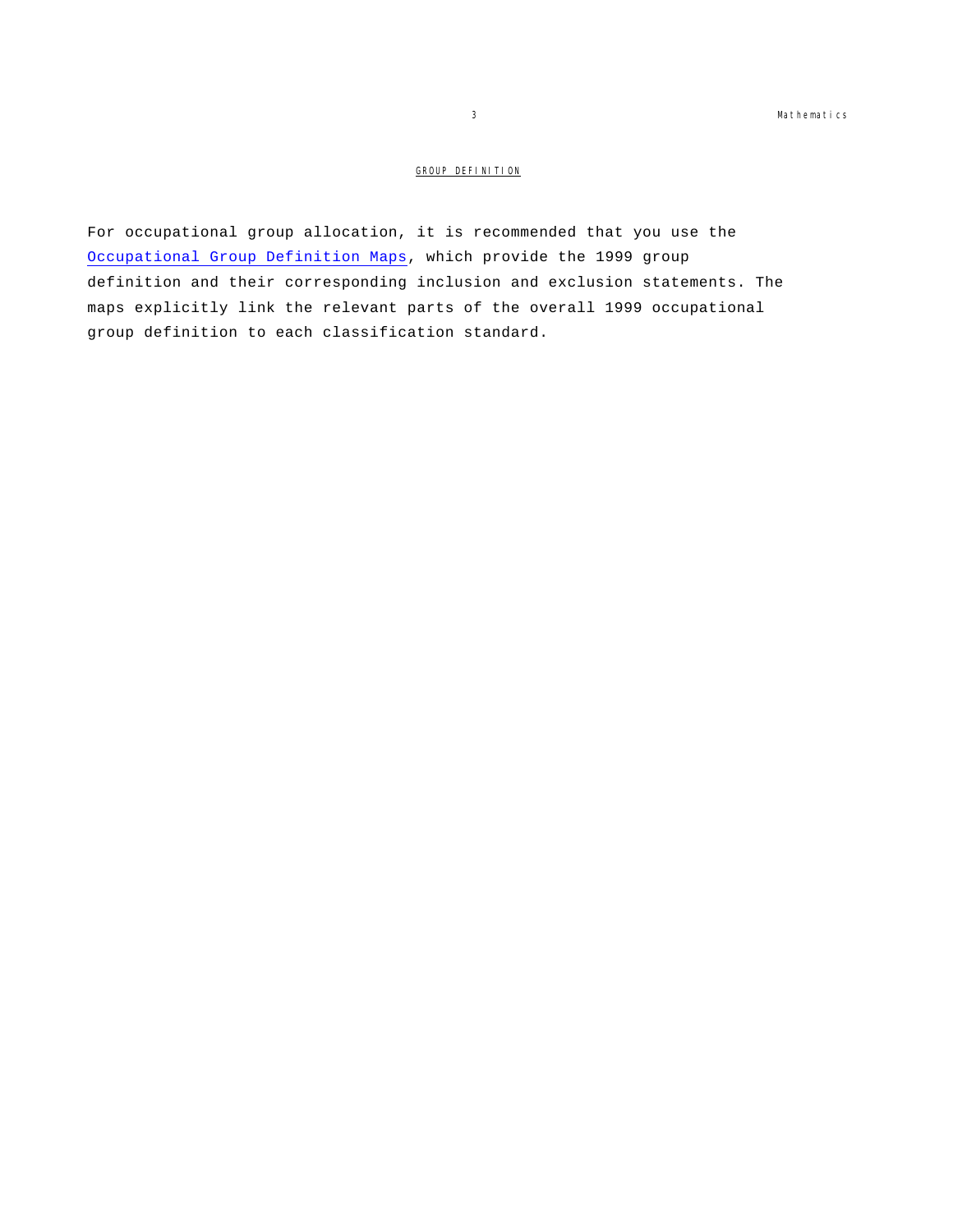#### GLOSSARY OF TERMS

"Field of Specialization" refers to a part of the professional field that has been emphasized during formal education and/or in which the position requires a given level of competence, e.g. the general field of Mathematics and Statistics includes fields of specialization such as sample design, survey methodology, analysis of data, time series analysis, computational statistics, and quality control.

"Interdisciplinary or multi-disciplinary Team" refers to a group of people, each of whom represents a different field of expertise. Any one member usually represents only one discipline but may have expertise in more than one.

"Mathematical and Analytical Methods and Techniques" refers to the methods and techniques applied in designing experiments and/or surveys, simulating systems or processes, evaluating and analyzing factual and numerical data and modifying or developing mathematical and statistical techniques and their computer realization.

"Other Organizations" refers to units outside one's own responsibility centre, not necessarily outside one's department or agency.

"Policy" refers to a declaration of aims and intent established by legislation or ministerial authority to guide future courses of action.

"Program" refers to a general plan designed to achieve the objectives determined by a department or agency to meet the aims and intent of policy.

"Project" refers to a unit of work for which objectives have been defined and which is circumscribed by budgetary controls, time limits and the availability of resources.

"Related Fields" refers to general or specialized fields that are pertinent to or associated with the work, e.g. in Mathematics and Statistics related fields include Economics, Sociology, Demography, Quantitative Genetics, Systems Research, Informatics, Computational statistics.

"Subject-matter Areas" refers to the facts, theories, ideas, techniques and related matters that are encompassed within Mathematics and Statistics and are used in the conduct of research and development, studies, investigations, projects or programs.

"Subject-matter Fields of Application" refers to those fields of activity with which the work is concerned and for which an understanding of related programs, policies, procedures and regulations is required, e.g. health, education, transportation, construction.

"Subject-matter Specialists" refers to people with specialization in "subject-matter fields of application" as defined above.

"Supervisory responsibility" refers to the responsibility for controlling, training or assessing performance of other employees and for planning, directing and ensuring satisfactory completion of their work.

N.B. Terms in this Glossary that are not used in the standard are provided for the sake of consistency in preparation of job descriptions.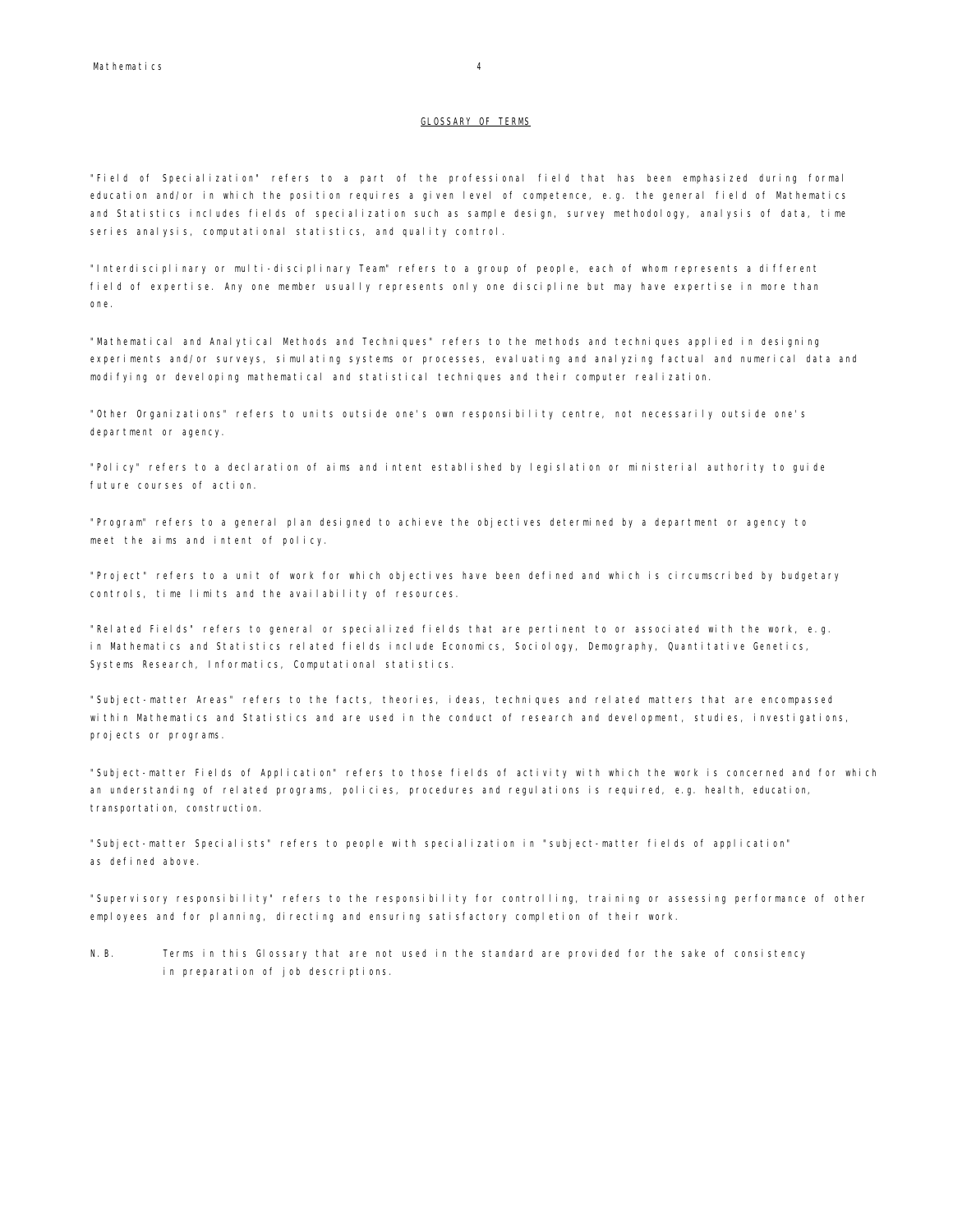MATHEMATICS GROUP

POSITION EVALUATION PLAN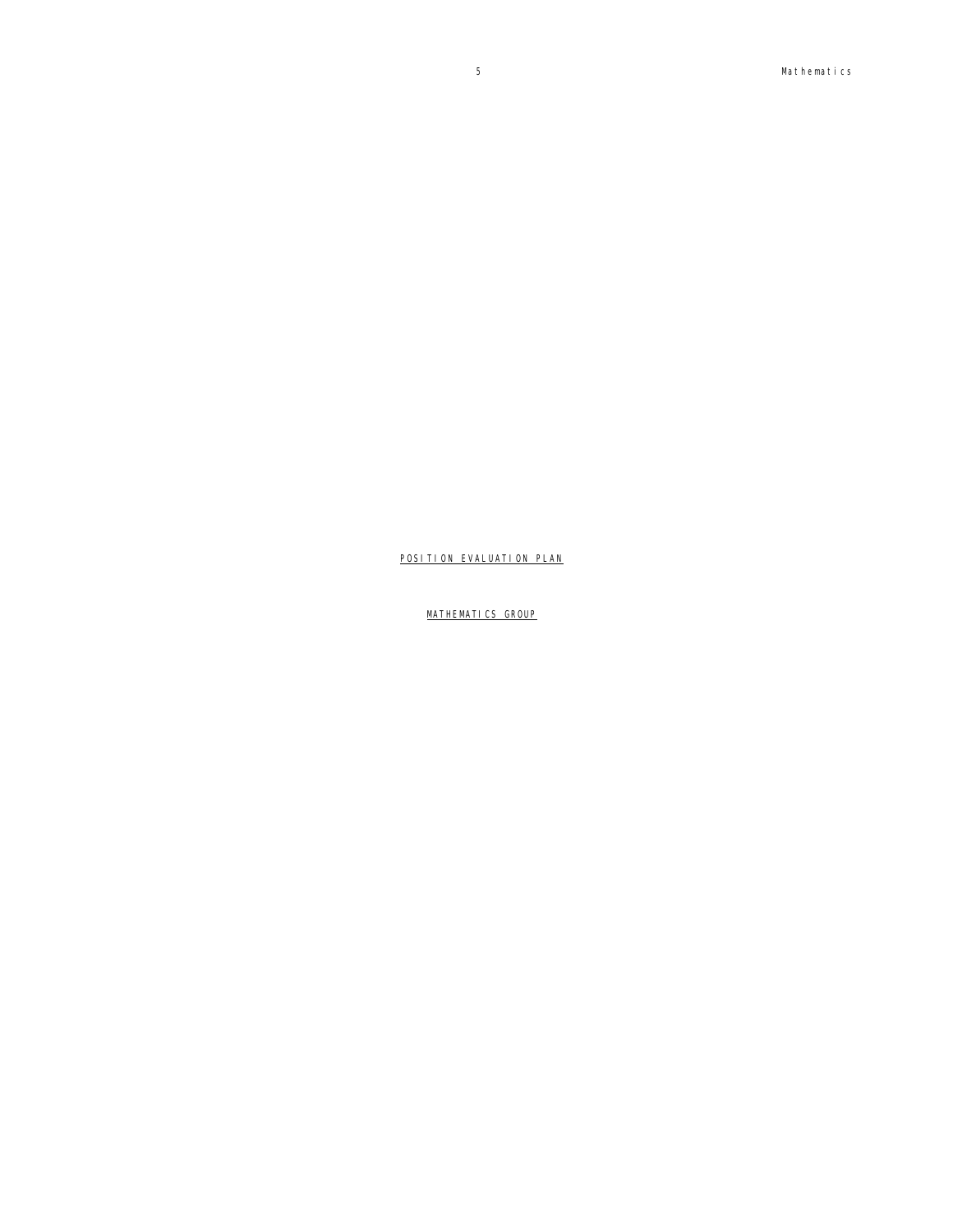### LEVEL DESCRIPTIONS

## MA Level 1

#### Nature of Work

This is a recruitment and developmental level for positions involved in the collection, measurement and evaluation of information required for studies, surveys and research; or in the application of procedures for the computation of quantitative data. Assignments are progressive in nature.

#### Characteristics

Detailed instruction, advice and guidance are received on specific work assignments. Sources of information are indicated.

The work is periodically reviewed for progress and adherence to instruction. Guidance and direction are provided by supervisors.

Completed assignments are reviewed for consistency, completeness, thoroughness of application of selected method, techniques or procedure and validity of conclusions.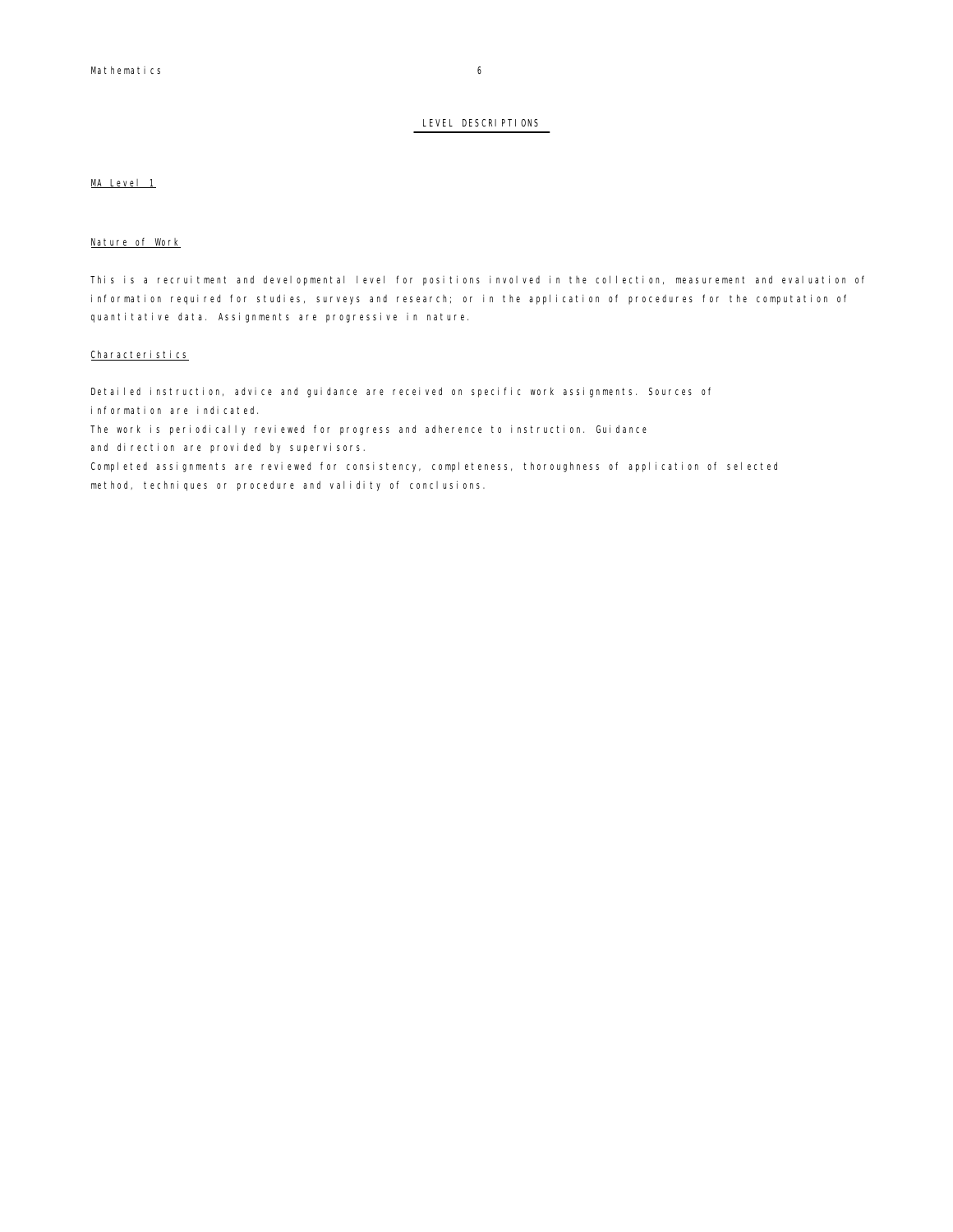### MA Level 2

#### Nature of Work

This level includes positions involved in the application and use of mathematical techniques for the collection, measurement, evaluation and analysis of data in a variety of subject matter fields of application. Tasks of progressive magnitude and complexity are allocated leading to assignment to specific aspects of projects. Positions at this level work independently on an individual task or as a member of a project team.

Responsibilities involve the planning and scheduling of own work, arranging for the collation and orderly presentation of data, and reporting on the findings and results.

## Characteristics

Initially assignments are screened and objectives are limited.

Guidance is provided on methods, priorities and unusual problems.

The work is reviewed for accuracy and thoroughness, and to ensure reliability of results and validity of interpretation.

Contacts are limited to within the department or to other Mathematical Statisticians connected with the tasks for the purpose of screening or clarifying information and explaining the mathematical calculations and techniques employed.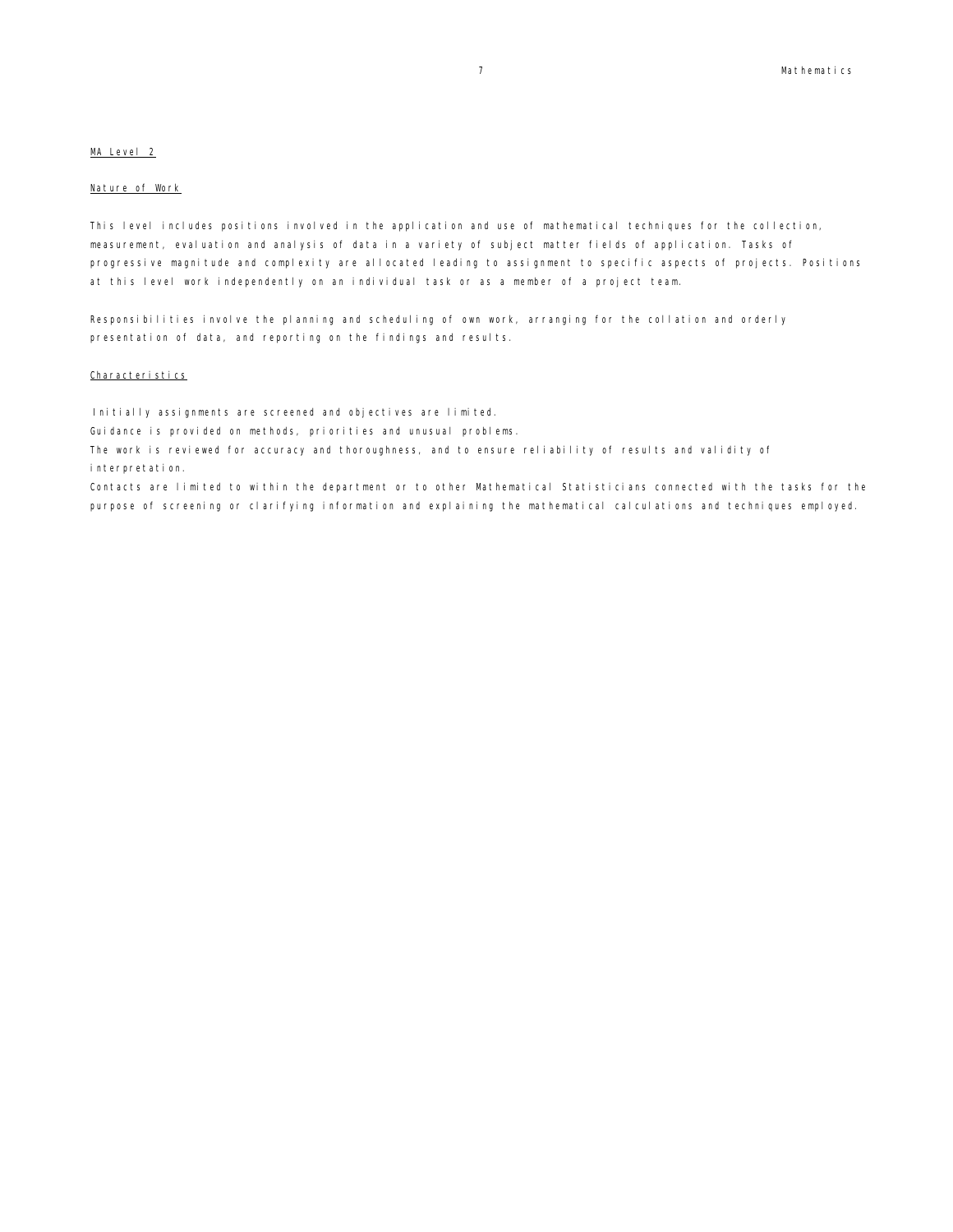#### Mathematics 8

### MA Level 3

### Nature of Work

This level includes positions involved in the investigation or conduct of studies in various subject matter fields, and in the development of mathematical methods to measure, control, interpret and solve a variety of problems within these fields or in the fields of mathematical and statistical analysis. Positions at this level work independently or participate in project teams or have incidental supervisory responsibilities within a matrix framework.

Responsibilities involve the selection, application and adaptation of mathematical, statistical and analytical methods to a variety of problems, the determination of mathematical requirements, the identification of problems, the provision of advice and the suggestion of changes in methods, the independent planning, carrying out and completion of the assignment.

#### Characteristics

Assignments are limited to smaller projects or components of larger projects characterized by the need for in-depth investigation and evaluation.

Assignments are usually allocated with a general statement of the approach to be taken and of the results desired.

The work is reviewed for soundness of approach, methods utilized and final results, conclusion or recommendations.

Guidance is available on approaches to unusual problems.

Contacts extend to working relationships with officials and professionals in own departments, or in some instances to those in other government departments, agencies or outside organizations.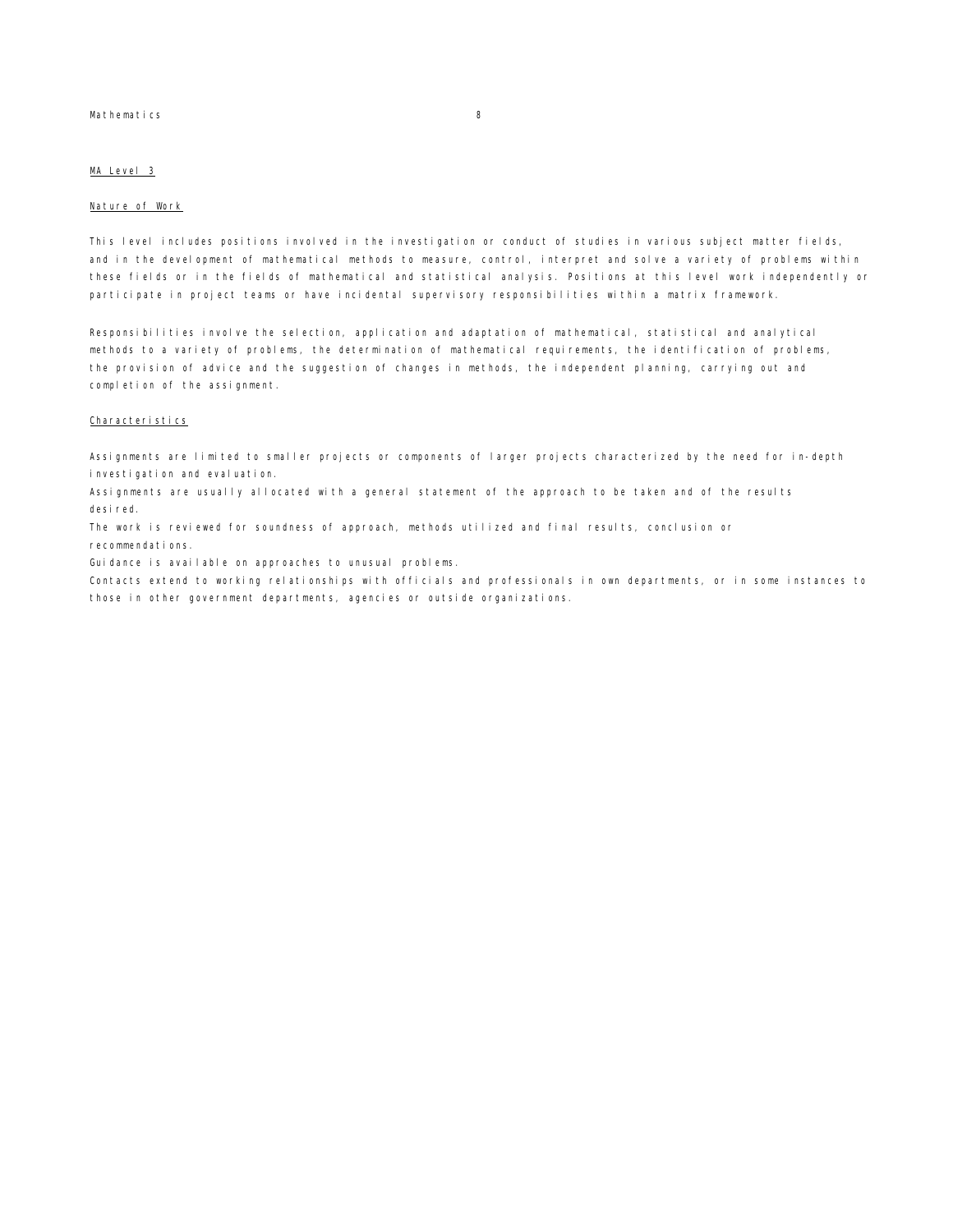## MA Level 4

### Nature of Work

This level includes positions involved in the applications of specialized and complicated mathematical and statistical techniques or methods for the collection and analysis of data, for the solution of problems or improvement of existing statistical application. Positions at this level work independently

or participate in project teams or have limited supervisory responsibilities for the work of other professionals and support staff.

Responsibilities involve the modification of models and techniques, the suggestion of changes to methods, the assessment of the suitability of new mathematical, statistical or analytical methods and computer applications, and the investigation and development of new avenues of statistical processes and mathematical techniques for application.

#### Characteristics

The work at this level is concerned with a variety of interrelationships of data and problems, and is characterized by the need for extensive investigation and evaluation of data.

The work is further complicated by the lack of significant and useful information in the subject-matter fields of application.

The work is reviewed for adequacy and quality, however validity of technical recommendations, accuracy of evaluations and interpretations are not normally subject to review.

Contacts and liaison are maintained with senior representatives or management level officials in own department, or in some instances to those in other government departments, agencies, or outside organizations to discuss or advise upon the scope of studies, to formulate approaches, etc.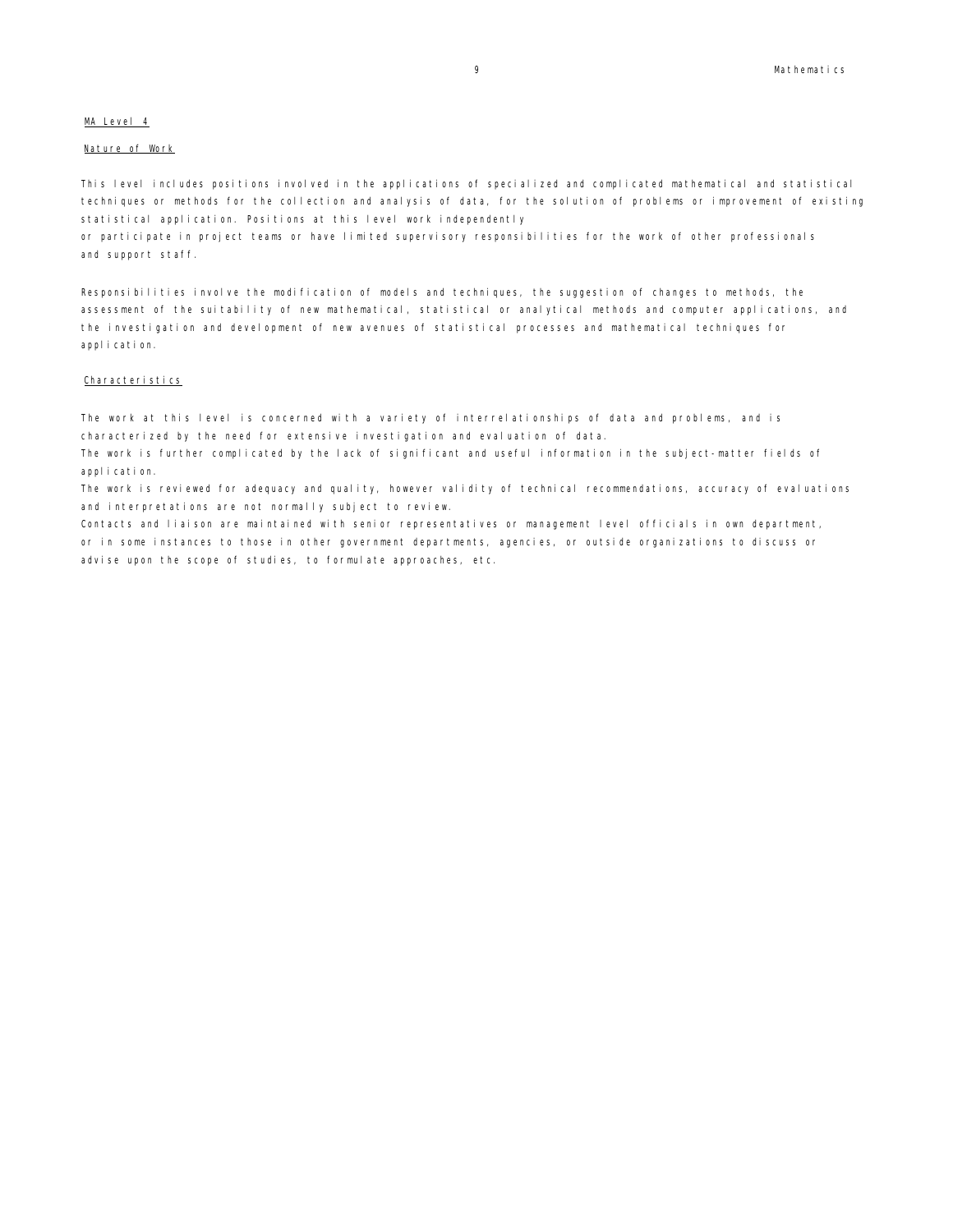#### Mathematics 10

## MA Level 5

#### Nature of Work

This level includes supervisory positions responsible for the direction, supervision and coordination of the work of a number of qualified Mathematical Statisticians. Also included at this level are consultative positions who advise, counsel and guide management, professional or scientific personnel on projects requiring the application of mathematical and statistical techniques and methods; and research positions undertaking applied research. Positions at this level also participate in projects or lead smaller projects or components of larger projects.

- Supervisor: Responsibilities involve directing the investigation or conduct of studies in various subject matter fields and in the development of mathematical methods, to measure, control, interpret and solve a variety of problems within these fields or in the mathematical and statistical fields.
- Consultant: Responsibilities involve the planning and conduct of quantitative studies or the provision of specialist advice, involving examining and clarifying project objectives, defining resource requirements, developing approaches and work plans, advising on the appropriate mathematical and statistical techniques, presenting study conclusions and recommendations, and developing and applying implementation plans and schedules; and advising clients or project staff on the application of mathematical and statistical techniques and methods to problems.
- Researcher: Responsibilities involve the conduct of applied research in mathematical and statistical techniques and methods for application in departmental projects.

#### Characteristics

Direction and quidance received is general.

Progress in the work is reviewed for conformance with policy, standards and guidelines. Advice

given is accepted as complete and scientifically sound.

Contacts and liaison are maintained with senior representatives or management level officials in the government, agencies, or outside organizations to discuss or advise upon the scope of studies, to formulate approaches, etc.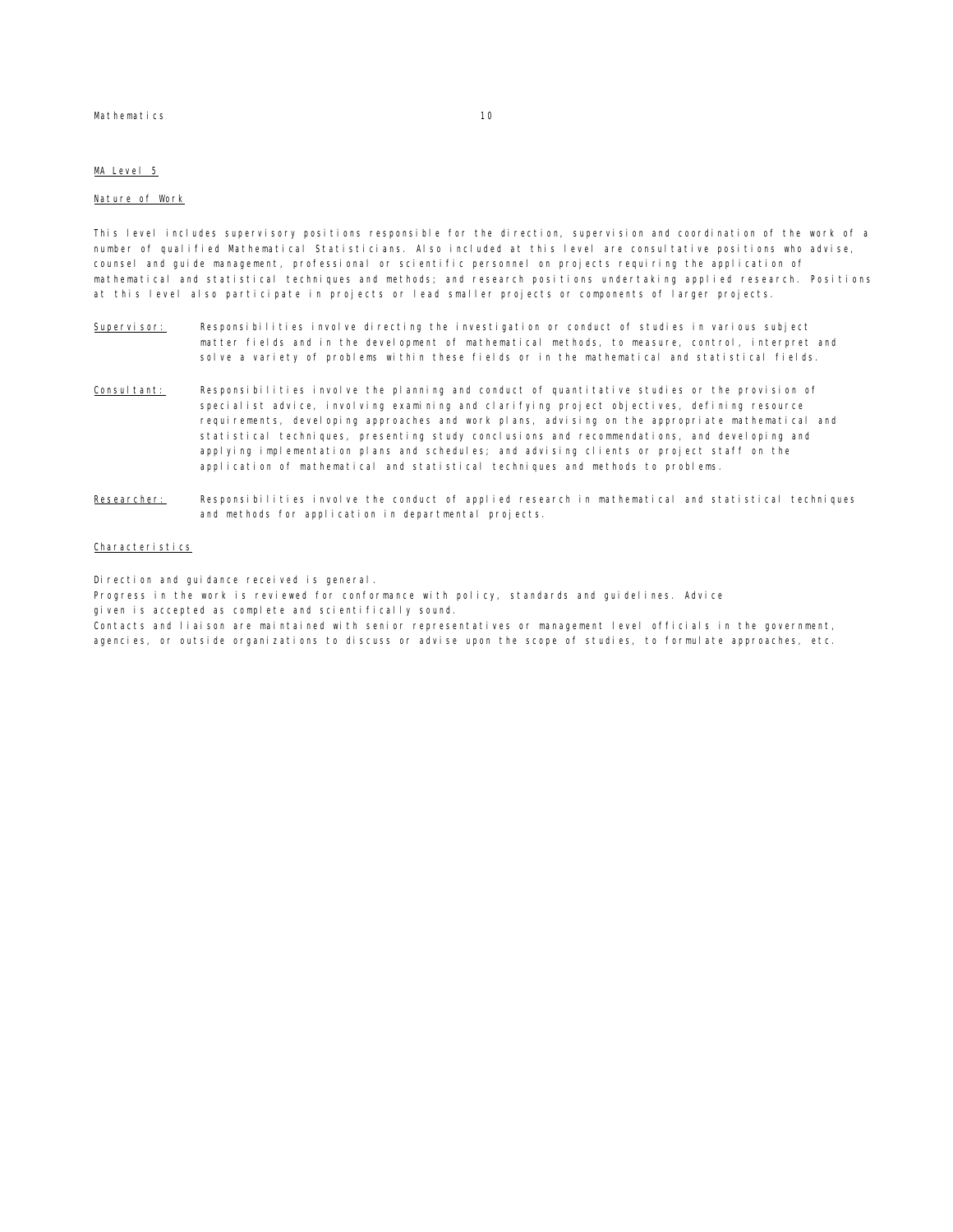### MA Level 6

#### Nature of Work

This level includes first level of professional management positions responsible for the direction, coordination and management of the professional work of mathematical statisticians engaged in statistical studies through two or more statisticians (i.e. at the MA Level 4 or 5). Also included at this level are senior consultative positions responsible for the identification and analysis of management, scientific or statistical problems and subsequent recommendation for their solution requiring the application of operational research, mathematics and statistics; and senior research advisory positions responsible for the conduct of extensive or in-depth research providing direction and advice to managers and to other researchers.

| Manager:                  | Responsibilities involve assessing the need for initiating and promoting the<br>development of new concepts and approaches in statistical methods and mathematical<br>analysis and related areas; defining the limits of studies and projects; and providing<br>advice on statistical, mathematical, experimental or survey methodology or operational<br>research to senior managers and professionals of own or other organizations.                                                                                                                                                                                                     |
|---------------------------|--------------------------------------------------------------------------------------------------------------------------------------------------------------------------------------------------------------------------------------------------------------------------------------------------------------------------------------------------------------------------------------------------------------------------------------------------------------------------------------------------------------------------------------------------------------------------------------------------------------------------------------------|
| Senior Consultant:        | Responsibilities involve the marketing of consulting services; the organization and<br>conduct of major quantitative studies involving defining and establishing project<br>objectives, developing new approaches and methodologies, negotiating project agreements,<br>leading project teams, preparing conclusions and recommendations and advising clients<br>in the implementation of recommendations; and advising clients (i.e. managers of own<br>or other organizations) or professional staff on mathematical techniques and other<br>phases of an activity where mathematics is the prime approach to arriving at a<br>solution. |
| Seni or Research Advisor: | Responsibilities involve providing advice to managers and professional staff on<br>problems in mathematical statistics and the application of research results or<br>research and development required in projects. The emphasis is either on the<br>conduct of extensive or in-depth research for long term or broad application or<br>on the quidance of the research of others.                                                                                                                                                                                                                                                         |

## Characteristics

The work is done within broad general principles, departmental policy and existing legislative and administrative requirements.

Recommendations and conclusions are accepted as authoritative and have a significant impact on the `

devel opment and conduct of individual programs.

Contacts are with senior officials in government departments, agencies and international organizations, providing technical, advisory and consultant services.

Acts as departmental representative on committees or panels.